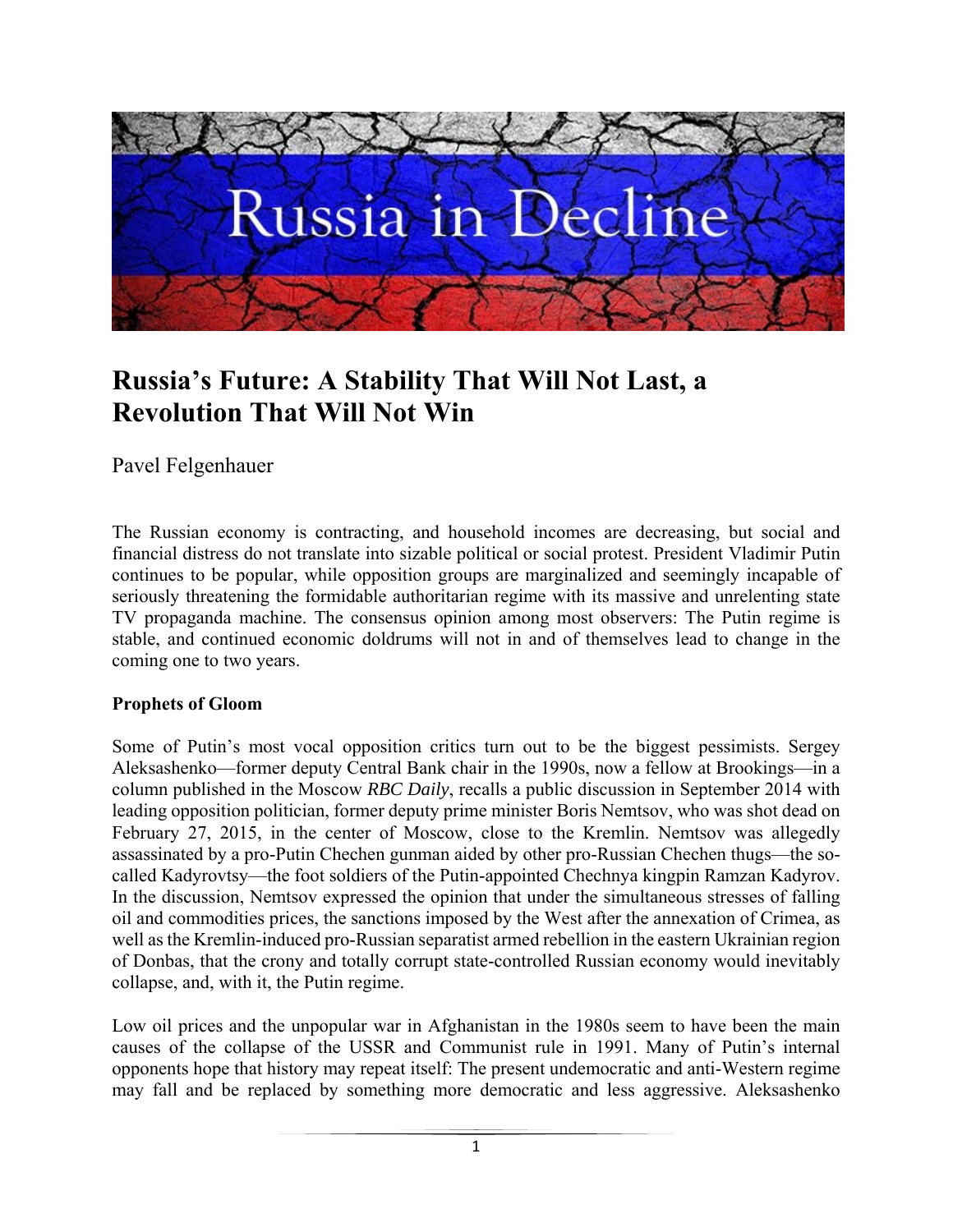dampens those hopes. The Russian economy and financial system, he believes, are basically balanced. The economy may contract, but will not collapse and will seek an equilibrium. GDP is contracting, but slowly; the ruble has been devalued more than twofold against the dollar in less than two years and inflation is high, but the Finance Ministry is still able to balance the budget. Russia predominately produces oil, gas, metals, fertilizers and other commodities that will always have a market value, find customers and turn a profit, albeit much less so than during the heyday of the commodities boom. Household incomes in Russia in 2015 plunged some 10 percent, but the population, though grumbling, seems *en masse* ready to take the punishment passively.

In September 2014, Aleksashenko predicted that the Putin regime had at least two more stable years. In February 2016, he believes there are still at least two more years of stability ahead: The economic situation will worsen, but the passive populous will continue to carry the burden, allowing the Kremlin to spend dwindling national resources on its ambitious rearmament programs, on supporting pro-Russian separatists in Donbas and on helping the Syrian dictator, Bashar al-Assad, win the civil war. The Russian ruling bureaucracy is inefficient and highly corrupt, but the nation still has large hard currency reserves, and the sovereign reserve funds amassed during the oil price boom have not yet been fully spent. The economy and the financial system are basically of a market nature, and even in dire straits, it will seek to find a point of balance instead of totally collapsing as did the centrally planned Soviet Communist economy of the late 1980s, when the price of exported oil declined sharply (RBC Daily, February 2).

Aleksashenko's opinion is broadly supported by other observers, both Kremlin-connected and Kremlin-critical. The double shock of falling oil prices and Western financial sanctions will cost the Russian economy some \$600 billion from 2014 to 2017, according to a recently published survey (Vedomosti, February 5). Both shocks multiply the negative effects of one another, creating a perfect storm. Gross loss of potential economic growth may amount to 8.4 percent of GDP.

Despite the mounting destitution, the Russian masses seem to agree with Putin's spin: Things are not good, but not all is bad, and improvements are on the horizon. According to the Kremlinfinanced pollster FOM, in May 2015, only 30 percent considered the economic situation in Russia as "bad." Now the reality check has come. In December 2015, some 43 percent considered the Russian economic situation "bad," and in January 2016, this rose to 54 percent. Some 41 percent believe the economic situation to be "satisfactory" and only 3 percent believe it to be "good." In the same survey, 58 percent agreed the economic situation would get worse in the future; 27 percent thought it would stay the same, and 9 percent that it may improve. The pessimism of the Russian public has been growing dramatically as the economic situation worsens: In December 2015, according to FOM, some 41 percent believed the economy may get better. Still, Russians continue to blame "outside enemies" (i.e. the West) and not the Kremlin. Russians are reverting to traditional survival mode, not expecting anything good and feeling a grim satisfaction when this prediction turns out to be true. For the Russian masses to turn against the Kremlin, "an extraordinary coincidence" of events must occur simultaneously, such as rampant inflation, rapidly growing unemployment, widespread wage arrears and "unpopular political decisions by the government" (Kommersant, February 5).

## **Russian Endurance Does Not Last Forever**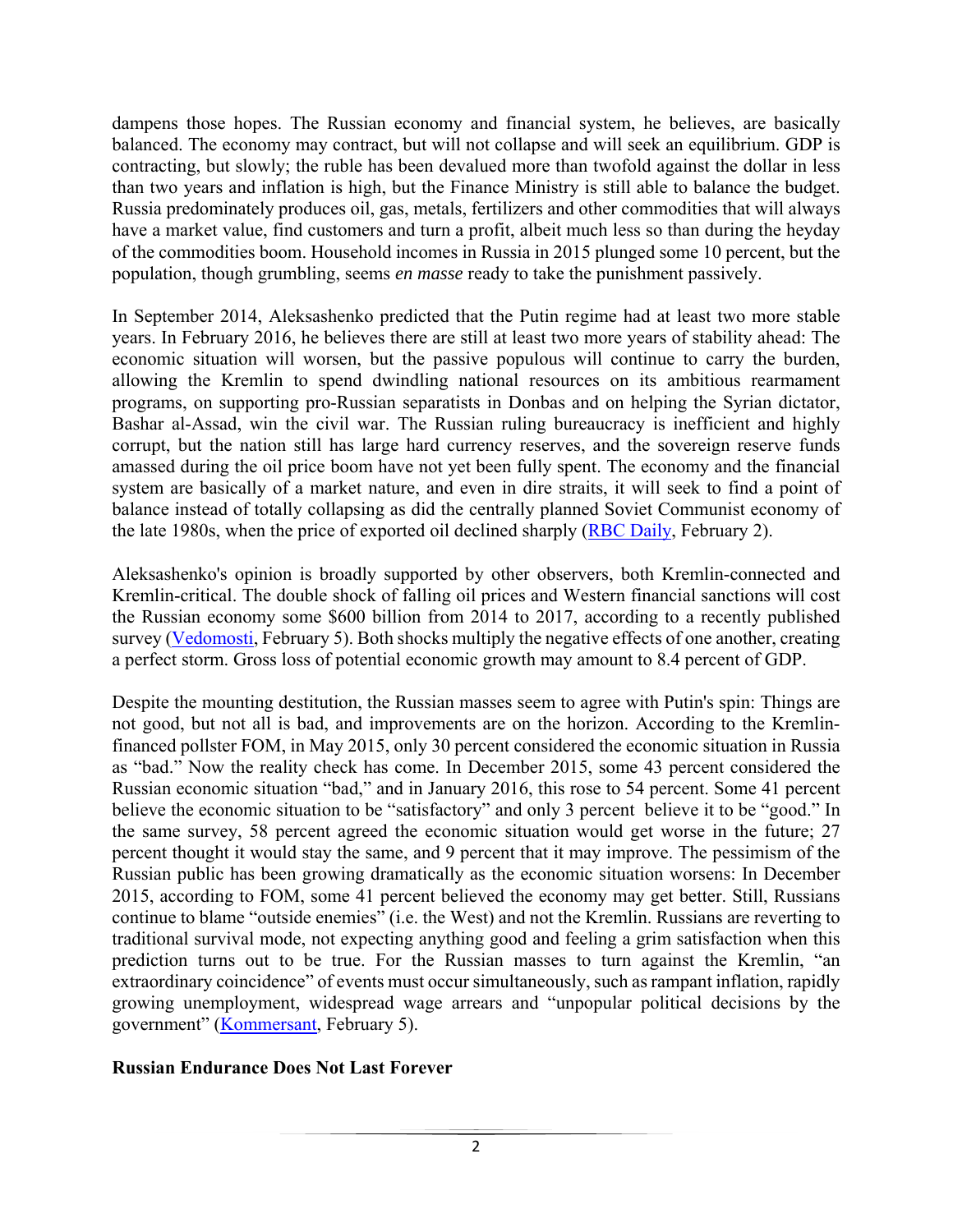The consensus opinion of pollsters and sociologists is that the present internal political stability will surely last a year; then, slowly accumulating discontent may suddenly erupt into protests that could destabilize Putin's Russia. The impoverished rural population has been hit particularly hard by massive layoffs and wage arrears. But in Russia, as in any authoritarian state, the opinion of the peasants does not really matter. In a functioning democracy, the rural folk may make their voice heard through the ballot box, but in Putin's Russia elections are shamelessly rigged, while the opposition is absolutely disfranchised in the federal center and in the provinces.

The situation is potentially more dangerous in the capitals—Moscow and St. Petersburg—where the better educated and well-off middle class has been badly hit by the economic slump. Massive devaluation of the ruble has eroded the dollar equivalent of stagnating wages by more than twofold. The middle class that began forming during the first decade of Putin's rule, primarily in Moscow and St. Petersburg, sees its living standards dramatically declining, while the price of dollardenominated imported goods and foreign vacation travel has skyrocketed. In a year or two, growing social frustration may erupt in protests (RBC Daily, February 4).

Russia seems to be facing a prolonged period of decline and stagnation. The Kremlin seems intent on concentrating dwindling national resources on rearming and strengthening the military, police and special forces to offset a presumed foreign threat supplemented by a Western-financed internal opposition, or "fifth column." The West, and Washington in particular, are presumed to be hellbent on ousting Putin and changing the regime, using subversion, sanctions, and the promotion of democratic or so-called color revolutions in and around Russia. This siege mentality has dominated the Kremlin and has been widely translated to the masses by a highly effective state TV propaganda machine. The majority of Russians seem to believe that the United States is seeking to humiliate and undermine their country. This national, defensive-patriotic mobilization has been effective, but it may eventually begin to wear off, which could create a highly dangerous situation, both internally and internationally.

According to a recent poll by the independent pollster Levada-Center, a majority (59 percent) believe the Russian military must continue to bomb Syria, though only 18 percent say they are attentively following the events in Syria—less than in October or November of 2015 (RBC Daily, February 15). Another recent poll by FOM has found that 73 percent believe relations with Europe are "bad" and 63 percent that relations with the US are also "bad." At the same time, some 67 percent believe the Russian government must work on improving relations with Europe; and 60 percent that relations with the US must be improved.

The Russian people apparently like the Russian military victoriously bombing presumed terrorists. But Russians do not seem to care much about Syria or Syrians. Russians want the nation to be feared and revered, but may balk if the price of overseas imperialistic adventures begins to skyrocket. The FOM poll seems to indicate that the so-called Putin majority of over 80 percent of the populous, so monolithic in 2014 after the annexation of Crimea, is now beginning to erode: two-thirds of Russians appear to believe that continued confrontation with the West may be too costly and dangerous and that some compromise must be found.

To guarantee Putin's continued rule, the Kremlin must try to tread a fine path. While continuing to project an image of a superpower and the envy of the world, it must avoid costly disputes with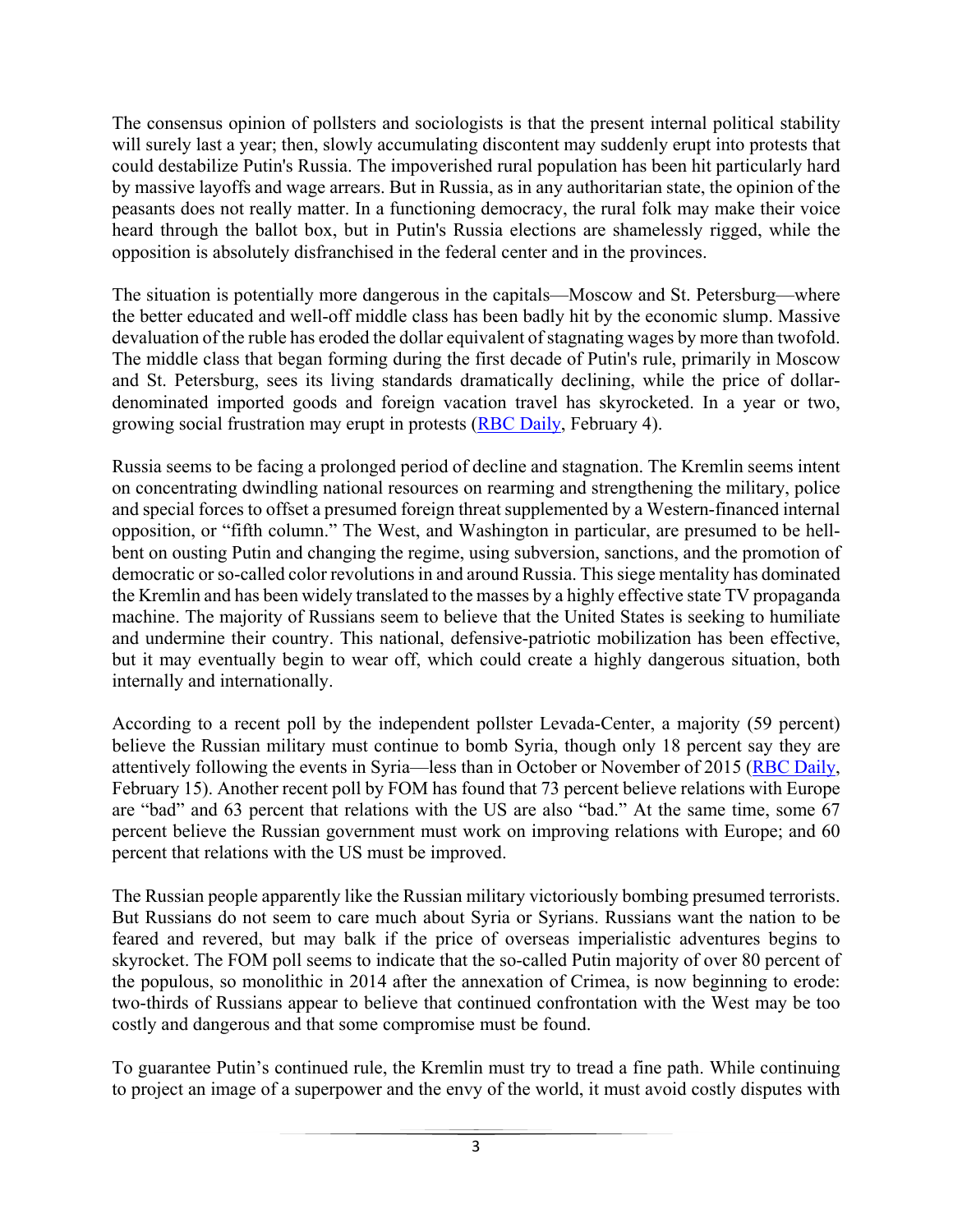any serious opponent that could expose the serious internal weaknesses of the Russian state and its military. As with any centralized authoritarian state, the Russian Federation is most weak at is center—in Moscow and St. Petersburg. Any change that may eventually happen will come not through elections with ballot boxes stuffed in the provinces, but through some revolution in Moscow, peaceful or otherwise. This scenario is why the dormant discontent of the better educated professional class in Moscow and St. Petersburg is so potentially important.

A sudden escalation of hostilities in Ukraine or a direct clash with Turkey over Syria could result in a political/social crisis in Russia itself. The majority of the Russian public apparently does not want a head-on showdown with the West; possible additional punitive sanctions could be crippling. While Russia continues to ship oil and other commodities abroad, the economy may stagnate but still function. If the physical export of commodities is stopped, the economy goes bankrupt. Russia exports the majority of its oil and petro products to Europe and cannot easily divert much of them to other markets. During the summer of 2015, the West reportedly threatened to impose an oil embargo, if Moscow pursued large-scale military operations in Donbas. Shootings and clashes continued during the summer, and the ceasefire is still wobbly, but the line of control in Donbas did not change significantly. There was no Russian summer offensive in 2015, or a winter offensive in 2016. Sanctions worked.

Putin's Russia demonstrates military might through constant massive exercises that imply the threat of use of force, but thus far it has tended to bully and attack the weak; for example, Georgia in 2008; Ukraine with its totally dysfunctional military in 2014; bombing the Syrian opposition with virtual impunity, which has no air force or effective antiaircraft capabilities. But the proliferation of commitments and engagements increases the possibility of a major confrontation resulting from mismanagement or an ongoing low-intensity fray escalating out of control. In the event of an armed conflict with a NATO member state, such as Turkey over Syrian events—even if an all-out war with the North Atlantic Alliance is avoided—could provoke an escalation of sanctions that could further harm the economy and also undermine Putin's political standing if Russia is seen to have been humiliated by backing out of a fight with losses, rather than achieving outright victory.

## **The Revolution**

The Kremlin apparently still hopes somehow to muddle through the lean years of low oil prices until they eventually rebound. If sufficient oil dollars do not materialize, there will be trouble. Of course, dissatisfaction within the better educated middle class in Moscow and St. Petersburg is not enough to bring forth a revolution. A regime change is only possible if significant discontent spreads within the ruling *nomenklatura*, law enforcement, special services and the military, insofar as members of these groups begin to shy away from actively suppressing the opposition, while at the same time some segments of the ruling class begin to sympathize with the idea of possible regime change.

The Russian state today does not exercise overall totalitarian control as did its Soviet predecessor. The borders are still mostly open, some measure of opposition activity is tolerated, some private enterprise occurs that is not totally controlled by the Kremlin. A relatively weak authoritarian regime cannot reinforce the unflinching loyalty of citizens, the *nomenklatura*, law enforcement